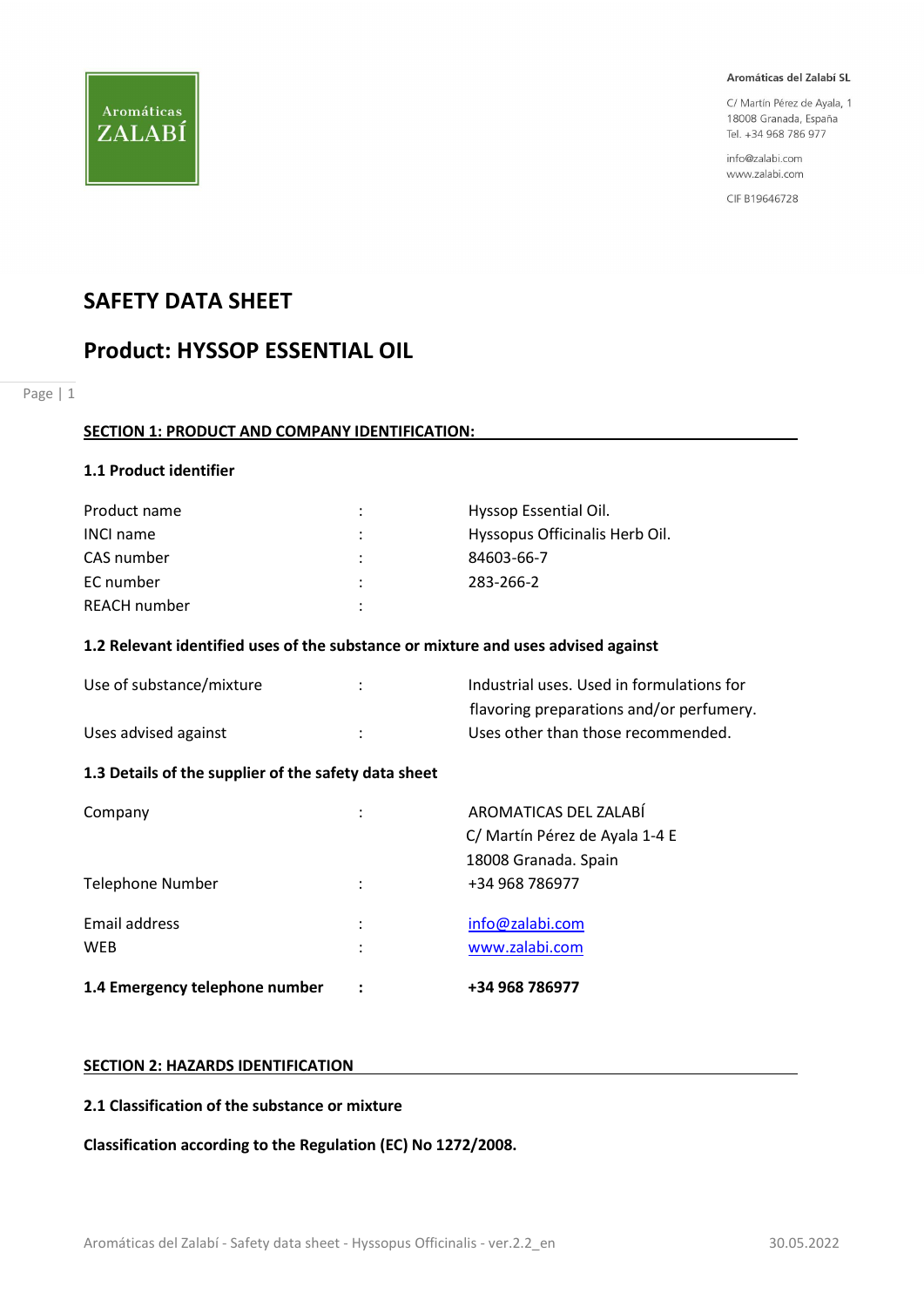C/ Martín Pérez de Ayala, 1 18008 Granada, España Tel. +34 968 786 977

info@zalabi.com www.zalabi.com

CIF B19646728

Flammable liquids, Category 3 H226: Flammable liquid and vapor. Skin sensitization, Category 1 **H317:** May cause an allergic skin reaction.

Page | 2

**Aromáticas** 

ZALABÍ

Inhalation, Category 1 **H304: May be fatal if swallowed and enters airways.** Long-term (chronic) aquatic hazard, Category 1 H410: Very toxic to aquatic life with long lasting effects.

#### 2.2 Label elements - Labelling (REGULATION (EC) No 1272/2008)

| Hazard pictograms        |                                                                                                                                                                                                                                                                                                                                                                                                                                                                                                                                                                                                                                                                                                      |
|--------------------------|------------------------------------------------------------------------------------------------------------------------------------------------------------------------------------------------------------------------------------------------------------------------------------------------------------------------------------------------------------------------------------------------------------------------------------------------------------------------------------------------------------------------------------------------------------------------------------------------------------------------------------------------------------------------------------------------------|
| Signal word              | <b>DANGER</b>                                                                                                                                                                                                                                                                                                                                                                                                                                                                                                                                                                                                                                                                                        |
| <b>Hazard statements</b> | H226: Flammable liquid and vapor.<br>H304: May be fatal if swallowed and enters airways.<br>H317: May cause an allergic skin reaction.<br>H410: Very toxic to aquatic life with long lasting<br>effects.                                                                                                                                                                                                                                                                                                                                                                                                                                                                                             |
| Precautionary statements | <b>Prevention:</b><br>P210: Keep away from heat, hot surfaces, sparks,<br>open flames and other ignition sources. No smoking.<br>P261: Avoid breathing dust/ fume/ gas/ mist/<br>vapors/ spray.<br>p273: Avoid release to the environment.<br>P280: Wear protective gloves/ eye protection/ face<br>protection.<br><b>Response:</b><br>P301 + P310: Immediately call a poison<br>center/doctor if swallowed.<br>P331: Do NOT induce vomiting.<br>P303 + P361 + P353: If on skin (or hair):<br>Remove/Take off immediately all contaminated<br>clothing. Rinse skin with water/shower.<br>P333 + P313: If skin irritation or rash occurs: Get<br>medical advice/attention.<br>P391: Collect spillage. |
|                          |                                                                                                                                                                                                                                                                                                                                                                                                                                                                                                                                                                                                                                                                                                      |

 $\blacktriangle$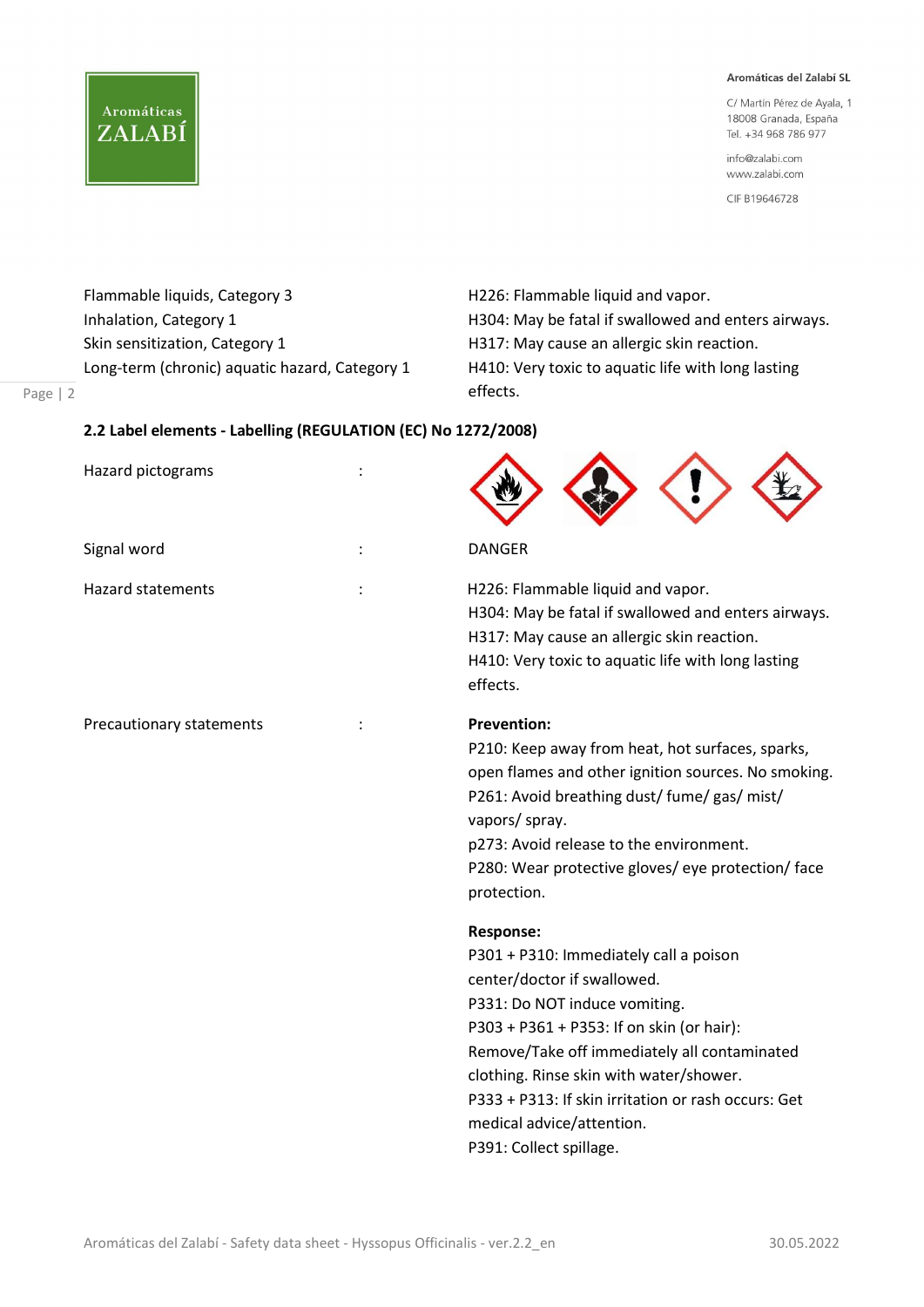C/ Martín Pérez de Ayala, 1 18008 Granada, España Tel. +34 968 786 977

info@zalabi.com www.zalabi.com

CIF B19646728

Hazardous components which must be listed on the label:

α - Pinene

**Aromáticas** 

ZALABÍ

β - Pinene

## Page | 3

## 2.3 Other hazards

This substance/mixture contains no components considered to be either persistent, bio accumulative and toxic (PBT), or very persistent and very bio accumulative (vPvB) at levels of 0.1% or higher.

## SECTION 3: COMPOSITION / INFORMATION ON INGREDIENTS

#### 3.1 Substances UVCB

(Substance of Unknown or Variable composition, Complex reaction products or Biological materials).

#### Hazardous components:

| Chemical name           | <b>Identifier</b>      | Concentration | Classification                    |
|-------------------------|------------------------|---------------|-----------------------------------|
|                         |                        | $(\% w/w)$    |                                   |
| Isopinocamphone         | (CAS-No.) 15358-88-0   | $34,5 - 50$   |                                   |
|                         | (EC-No.) 239-394-6     |               |                                   |
| $\beta$ - Pinene        | (CAS-No.) 18172-67-3   | $7 - 20$      | Flam. Liq. 3; H226 Skin Irrit. 2; |
|                         | (EC-No.) 242-060-2     |               | H315 Skin Sens. 1; H317 Asp.      |
|                         |                        |               | Tox. 1; H304 Aquatic Acute 1;     |
|                         |                        |               | H400 Aquatic Chronic 1; H410      |
| Pinocamphone            | (CAS-No.) 547-60-4     | $8 - 25$      |                                   |
|                         | (EC-No.) 208-926-9     |               |                                   |
| Limonene                | (CAS-No.) 5989-27-5    | $0,6 - 4$     | Flam. Liq. 3; H226 Skin Irrit. 2; |
|                         | (EC-No.) 227-813-5     |               | H315 Skin Sens. 1; H317 Aquatic   |
|                         |                        |               | Acute 1; H400 Aquatic Chronic 1;  |
|                         |                        |               | H410                              |
| Sabinene                | (CAS-No.) 2009-00-9    | $1 - 3,5$     |                                   |
| $\beta$ - Caryophyllene | (CAS-No.) 87-44-5 (EC- | $1 - 3$       |                                   |
|                         | No.) 201-746-1         |               |                                   |
| $\alpha$ - Pinene       | (CAS-No.) 7785-26-4    | $0,4 - 1.5$   | Flam. Liq. 3; H226 Skin Irrit. 2; |
|                         | (EC-No.) 232-077-3     |               | H315 Skin Sens. 1; H317 Asp.      |
|                         |                        |               | Tox. 1; H304 Aquatic Acute 1;     |
|                         |                        |               | H400 Aquatic                      |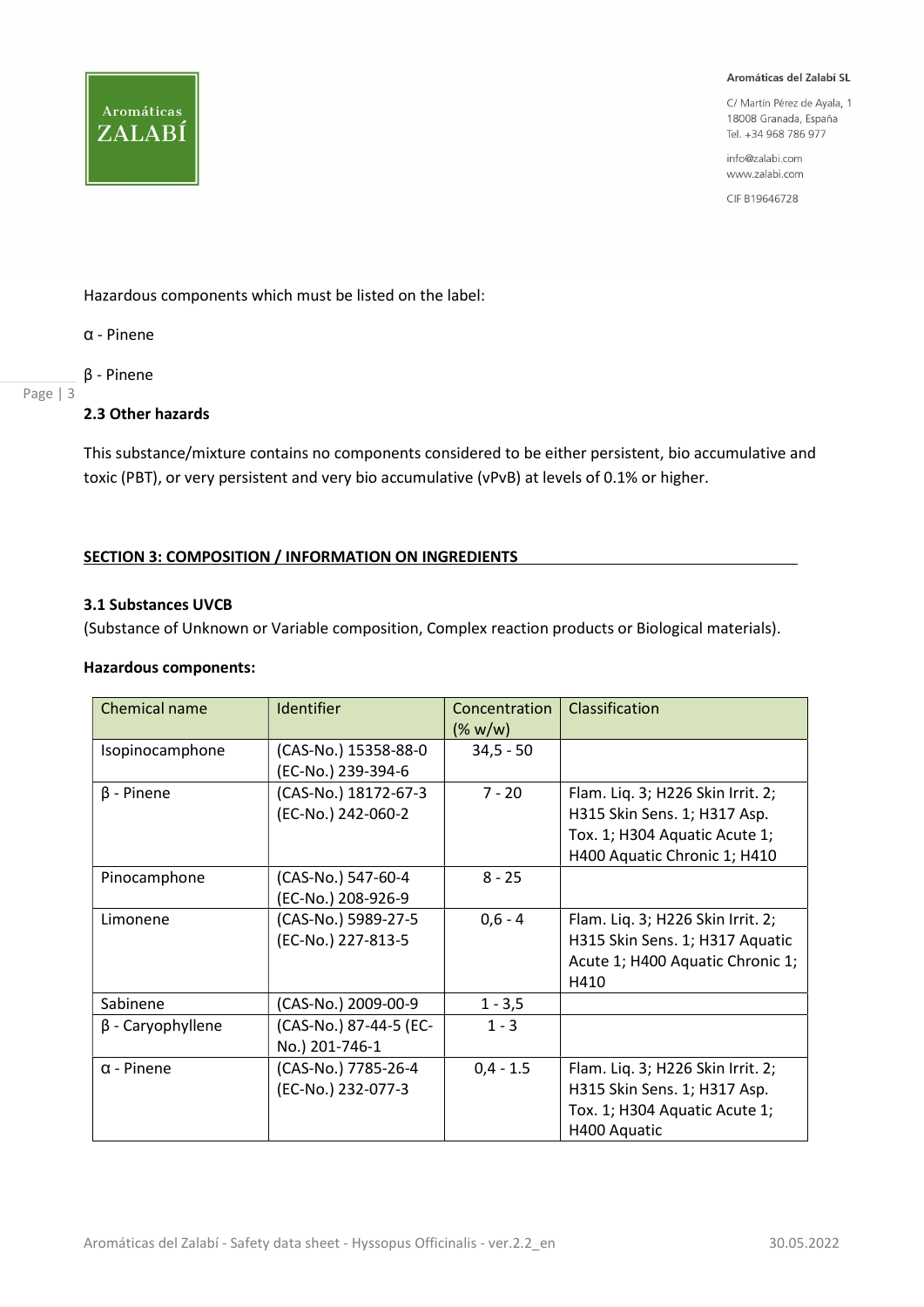C/ Martín Pérez de Ayala, 1 18008 Granada, España Tel. +34 968 786 977

info@zalabi.com www.zalabi.com

CIF B19646728

#### SECTION 4: FIRST AID MEASURES

|           | 4.1 Description of first aid measures |                |                                                                                                                                                                                                                         |
|-----------|---------------------------------------|----------------|-------------------------------------------------------------------------------------------------------------------------------------------------------------------------------------------------------------------------|
| Page $ 4$ | General advice                        |                | Do not leave the victim unattended.                                                                                                                                                                                     |
|           | If inhaled                            | $\ddot{\cdot}$ | Remove person to fresh air and keep comfortable for<br>breathing. If unconscious place in recovery position<br>and seek medical advice. If symptoms persist call a<br>physician.                                        |
|           | If swallowed                          | ÷              | Keep respiratory tract clear. Rinse mouth with water.<br>Do not give milk or alcoholic beverages. Never give<br>anything by mouth to an unconscious person. Seek<br>medical advice immediately and show this container. |
|           | In case of eye contact                |                | Remove contact lenses. Protect unharmed eye. Rinse<br>with plenty of water for several minutes. If eye<br>irritation persists consult a specialist.                                                                     |
|           | In case of skin contact               |                | Take off immediately all contaminated clothing.<br>Rinse skin with water/shower. If skin irritation or<br>rash occurs: Get medical advice/attention.                                                                    |

#### 4.2 Most important symptoms and effects, both acute and delayed

| <b>Risks</b> | May be fatal if swallowed and enters airways. |
|--------------|-----------------------------------------------|
|              | May cause an allergic skin reaction.          |

#### 4.3 Indication of any immediate medical attention and special treatment needed

In case of doubt or when symptoms of feeling unwell persist get medical attention. Never administer anything orally to persons who are unconscious. Treat symptomatically.

| <b>SECTION 5: FIREFIGHTING MEASURES</b> |   |                                             |  |
|-----------------------------------------|---|---------------------------------------------|--|
| 5.1 Extinguishing media                 |   |                                             |  |
| Suitable extinguishing media            | ÷ | Extinguishing powder. Foam. Carbon dioxide. |  |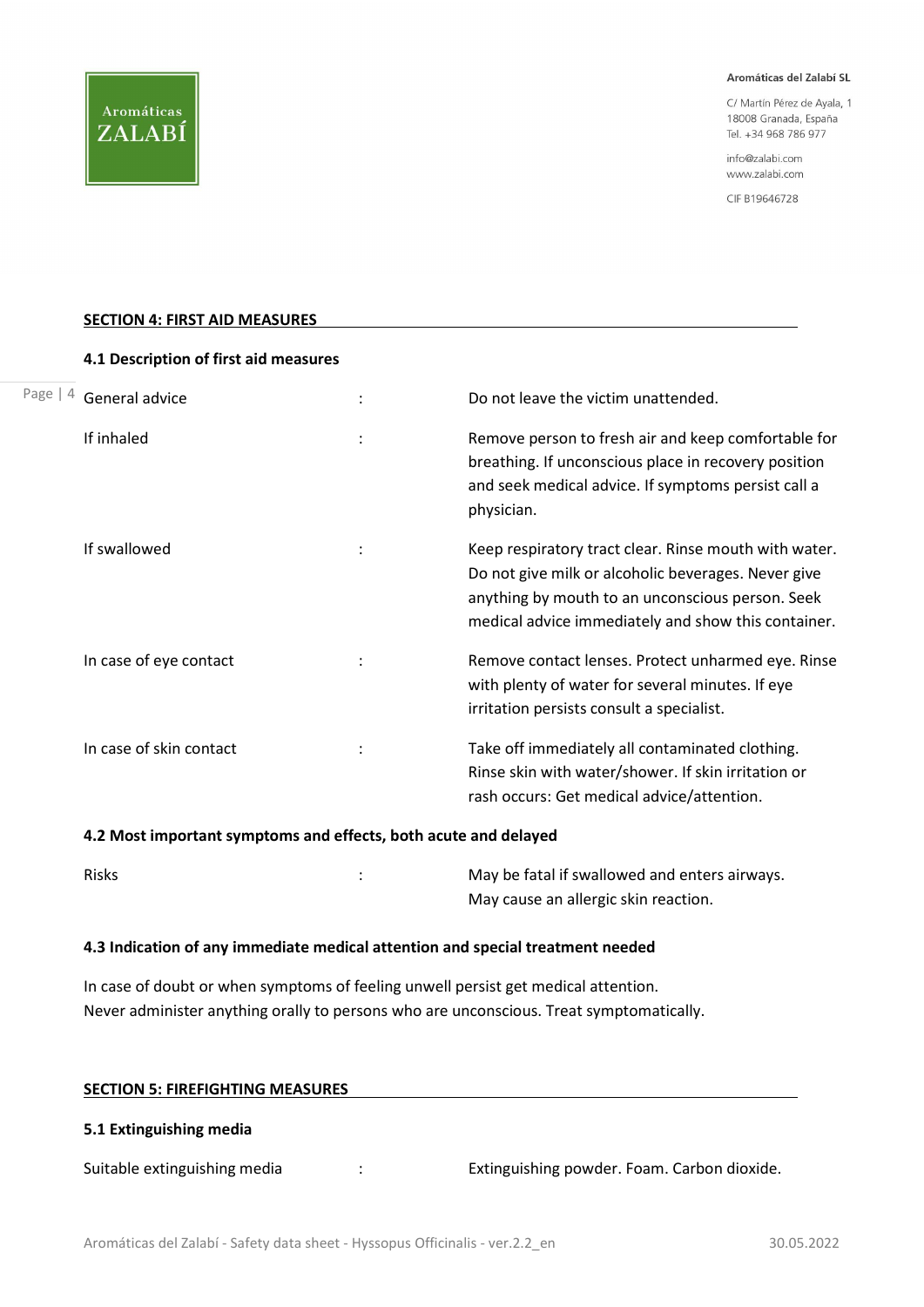C/ Martín Pérez de Avala 1 18008 Granada, España Tel. +34 968 786 977

info@zalabi.com www.zalabi.com

CIF B19646728

Page | 5 Unsuitable extinguishing media : For safety reasons do NOT use water jet. 5.2 Special hazards arising from the substance or mixture Specific hazards during firefighting : May release toxic, irritating and/or corrosive fumes. Flammable liquid and vapor. 5.3 Advice for firefighters Firefighting instructions : The Cool down the containers exposed to heat with a series of the containers exposed to heat with a water spray. Protection during firefighting : Do not attempt to act without suitable protective equipment. Further information  $\cdot$  : Standard procedure for chemical fires. Use extinguishing measures that are appropriate to local circumstances and the surrounding environment.

Note that:

Aromáticas

ZALABÍ

- 1- Closed containers may build up pressure at elevated temperatures.
- 2- Avoid inhalation of fumes or vapors. Use appropriate respiratory protection.

3- Prevent run-off from firefighting to enter drains or water courses.

## SECTION 6: ACCIDENTAL RELEASES MEASURES

#### 6.1 Personal precautions, protective equipment, and emergency procedures

Wear appropriate gloves to prevent skin exposure.

Use complete protective clothing if necessary.

Avoid inhalation of its vapors or smoke and use self-contained breathing apparatus if necessary. Evacuate the surroundings and maintain adequate ventilation in the working area after spilling.

## 6.2 Environmental precautions

Dangerous for the environment. Should not be released into the environment.

Try to prevent the product from entering drains or water courses.

Do not allow contact with soil, surface, or ground water.

If the product contaminates rivers and lakes or drains inform respective authorities.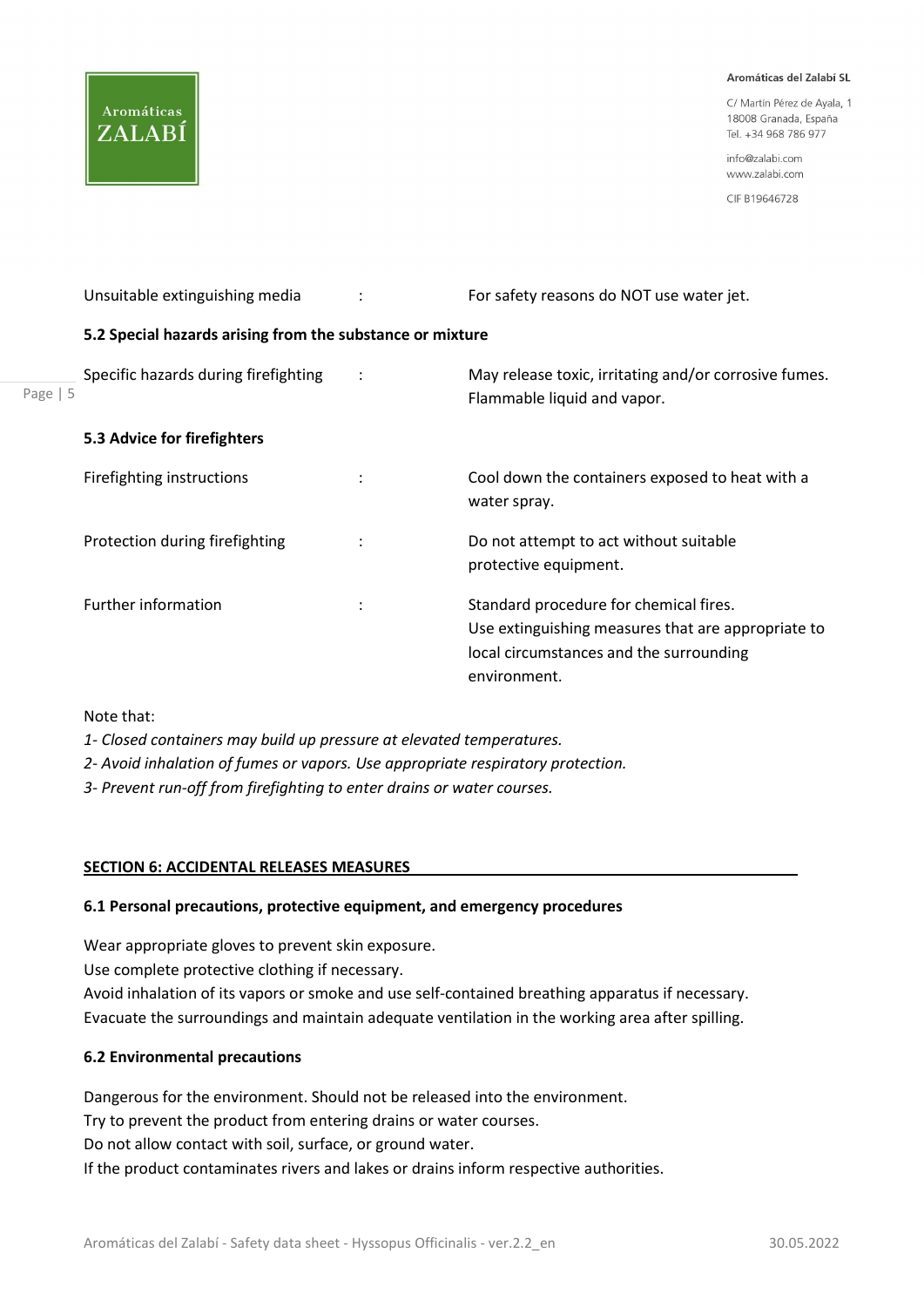C/ Martín Pérez de Ayala, 1 18008 Granada, España Tel. +34 968 786 977

info@zalabi.com www.zalabi.com

CIF B19646728

#### 6.3 Methods and material for containment and cleaning up

 $\frac{p_{\text{age}}}{p_{\text{age}} + 6}$  Keep in suitable, closed containers for disposal. Cover and wipe up with an inert, inorganic, non-combustible absorbent material. Ventilate area and wash spill site after material pickup is complete.

#### 6.4 Reference to other sections

For handling and storage, see chapter 7. For exposure controls/personal protection, see chapter 8. For disposal considerations, see chapter 13.

#### SECTION 7: HANDLING AND STORAGE

#### 7.1 Precautions for safe handling

| Advise on safe handling   | ٠ | Smoking, eating, and drinking should be prohibited in<br>the application area.                       |
|---------------------------|---|------------------------------------------------------------------------------------------------------|
| Heat and ignition sources | ÷ | Keep away from heat, hot surfaces, sparks, open<br>flames, and other ignition sources. DO NOT SMOKE. |
| Hygiene measures          | ٠ | General industrial hygiene practice.                                                                 |

#### 7.2 Conditions for safe storage, including any incompatibilities

| Requirements for storage<br>areas and containers |   | Electrical installations / working materials must<br>comply with the technological safety standards.<br>Keep containers sealed and in a fresh, dry, and well<br>ventilated area away from sources of ignition. |
|--------------------------------------------------|---|----------------------------------------------------------------------------------------------------------------------------------------------------------------------------------------------------------------|
| Advice on common storage                         |   | No materials to be especially mentioned.                                                                                                                                                                       |
| Other data                                       | ٠ | No decomposition if stored and applied as directed.                                                                                                                                                            |

## 7.3 Specific end use(s)

Raw material used in flavoring preparations and/or perfumery. No additional information available.

#### SECTION 8: EXPOSURE CONTROLS/PERSONAL PROTECTION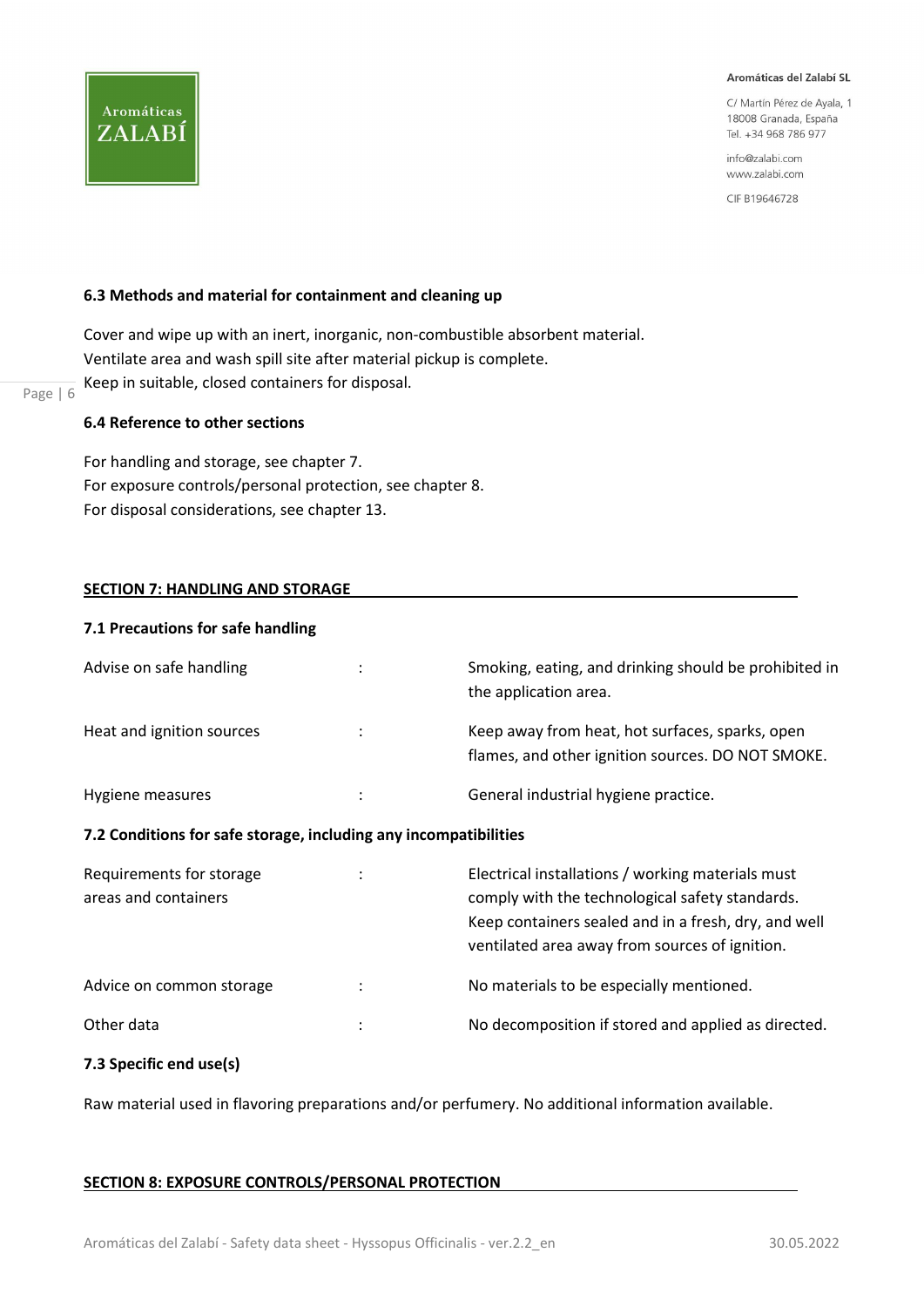C/ Martín Pérez de Ayala, 1 18008 Granada, España Tel. +34 968 786 977

info@zalabi.com www.zalabi.com

CIF B19646728

#### 8.1 Control parameters

No additional information available.

#### 8.2 Exposure controls

Page | 7

| Respiratory protection | Filtering mask for protection against vapors and<br>particles.<br>CEN standards: EN 136, EN 140, EN 149, EN 405<br>«CE» marking, Category III                    |
|------------------------|------------------------------------------------------------------------------------------------------------------------------------------------------------------|
| Hand protection        | Protective gloves.<br>CEN standards: EN 374-1, EN 374-2, EN 374-3, EN 420<br>«CE» marking, Category II                                                           |
| Eye protection:        | Safety glasses which protect against dust, fumes,<br>mists, vapors, and splashes.<br>CEN standards: EN 166<br>«CE» marking, Category II                          |
| <b>Skin Protection</b> | Anti-static protective clothing.<br>CEN standards: EN 340, EN 1149-1, EN 1149-2,<br>EN 1149-3, EN 1149-5<br>«CE» marking, Category II                            |
| Other protection       | Anti-static safety footwear against chemicals.<br>CEN standards: EN ISO 13287, EN 13832-1,<br>EN 13832-2, EN 13832-3, EN ISO 20345<br>«CE» marking, category III |

## **SECTION 9: PHYSICAL AND CHEMICAL PROPERTIES**

## 9.1 Information on basic physical and chemical properties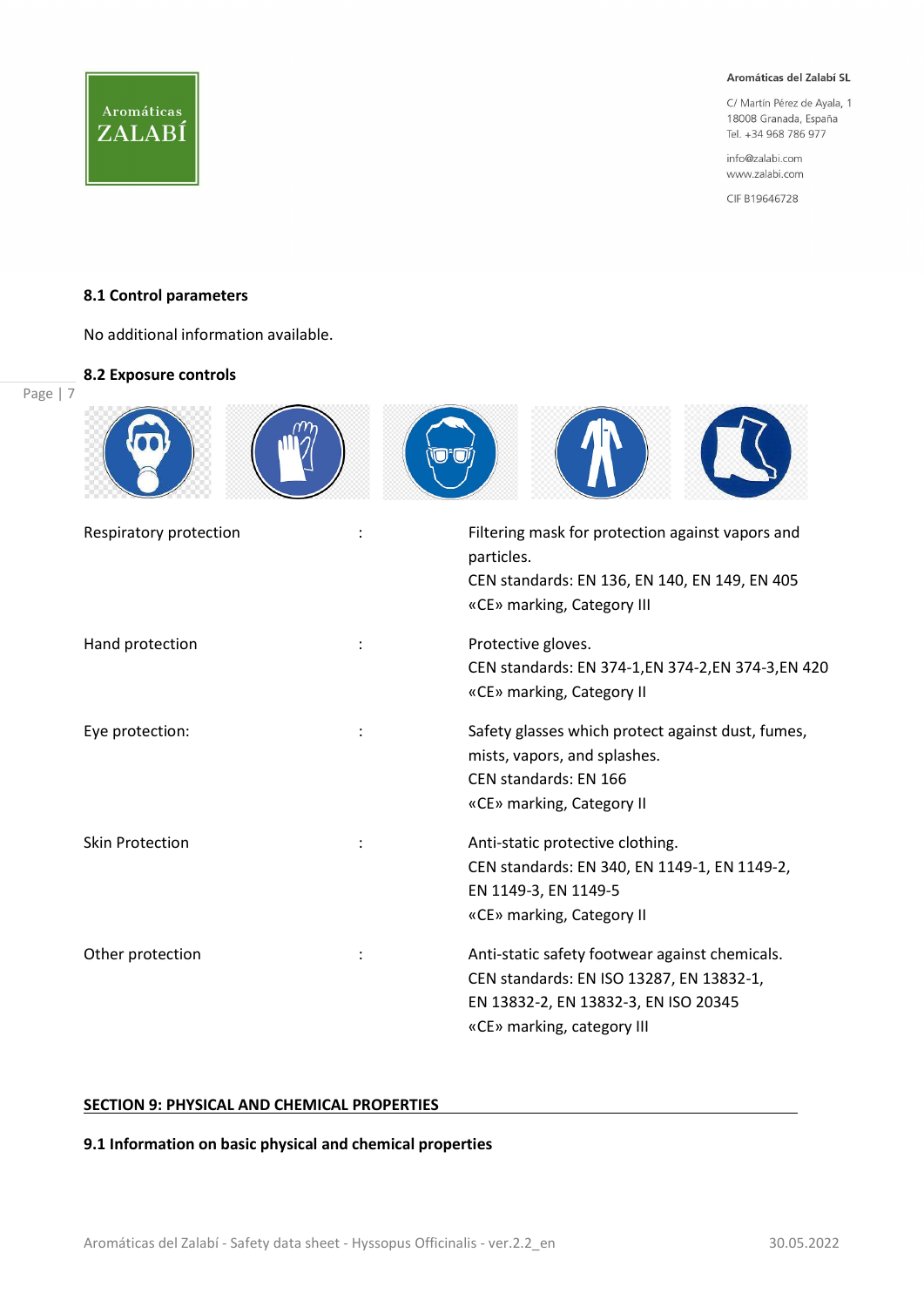# Aromáticas ZALABÍ

#### Aromáticas del Zalabí SL

C/ Martín Pérez de Ayala, 1 18008 Granada, España Tel. +34 968 786 977

info@zalabi.com www.zalabi.com

CIF B19646728

|      | Appearance              | ÷            | Clear, mobile liquid.                  |
|------|-------------------------|--------------|----------------------------------------|
|      | Color                   | ÷            | Pale yellow to brown-yellow.           |
|      | Odor                    | ÷            | Characteristic.                        |
|      | Density                 | ÷            | 0,920 to 0,950 (g/ml) (20 °C)          |
| Page | 8 Refractive Index      | ٠<br>$\cdot$ | 1,475 to 1,486 (20 °C)                 |
|      | <b>Optical Rotation</b> | ٠<br>$\cdot$ | $-25^{\circ}$ to $-10^{\circ}$ (20 °C) |
|      | Flash point             | $\bullet$    | 59 $^{\circ}$ C                        |

## SECTION 10: STABILITY AND REACTIVITY

| 10.1 Reactivity                         | Flammable liquid and vapors.                                                                       |
|-----------------------------------------|----------------------------------------------------------------------------------------------------|
| 10.2 Chemical stability                 | Stable under recommended storage conditions.                                                       |
| 10.3 Possibility of hazardous reactions | No hazards to be specially mentioned.                                                              |
| 10.4 Conditions to avoid                | Avoid contact with hot surfaces. Heat. No flames, no<br>sparks. Eliminate all sources of ignition. |
| 10.5 Incompatible materials             | No additional information available.                                                               |
| 10.6 Hazardous decomposition products   | No decomposition if used and stored as directed.                                                   |

#### SECTION 11: TOXICOLOGICAL INFORMATION

| 11.1 Information on toxicological effects |                                   |                                                |  |
|-------------------------------------------|-----------------------------------|------------------------------------------------|--|
| Acute toxicity                            | $\bullet$                         | Not classified based on available information. |  |
| Skin corrosion/irritation                 | $\cdot$                           | Not classified based on available information. |  |
| Serious eye damage/eye irritation         | ÷                                 | Not classified based on available information. |  |
| Skin sensitization                        | ٠<br>$\ddot{\phantom{a}}$         | May cause an allergic skin reaction.           |  |
| Respiratory sensitization                 | $\bullet$<br>$\ddot{\phantom{a}}$ | Not classified based on available information. |  |
| Germ cell mutagenicity                    | $\bullet$                         | Not classified based on available information. |  |
| Carcinogenicity                           | ٠                                 | Not classified based on available information. |  |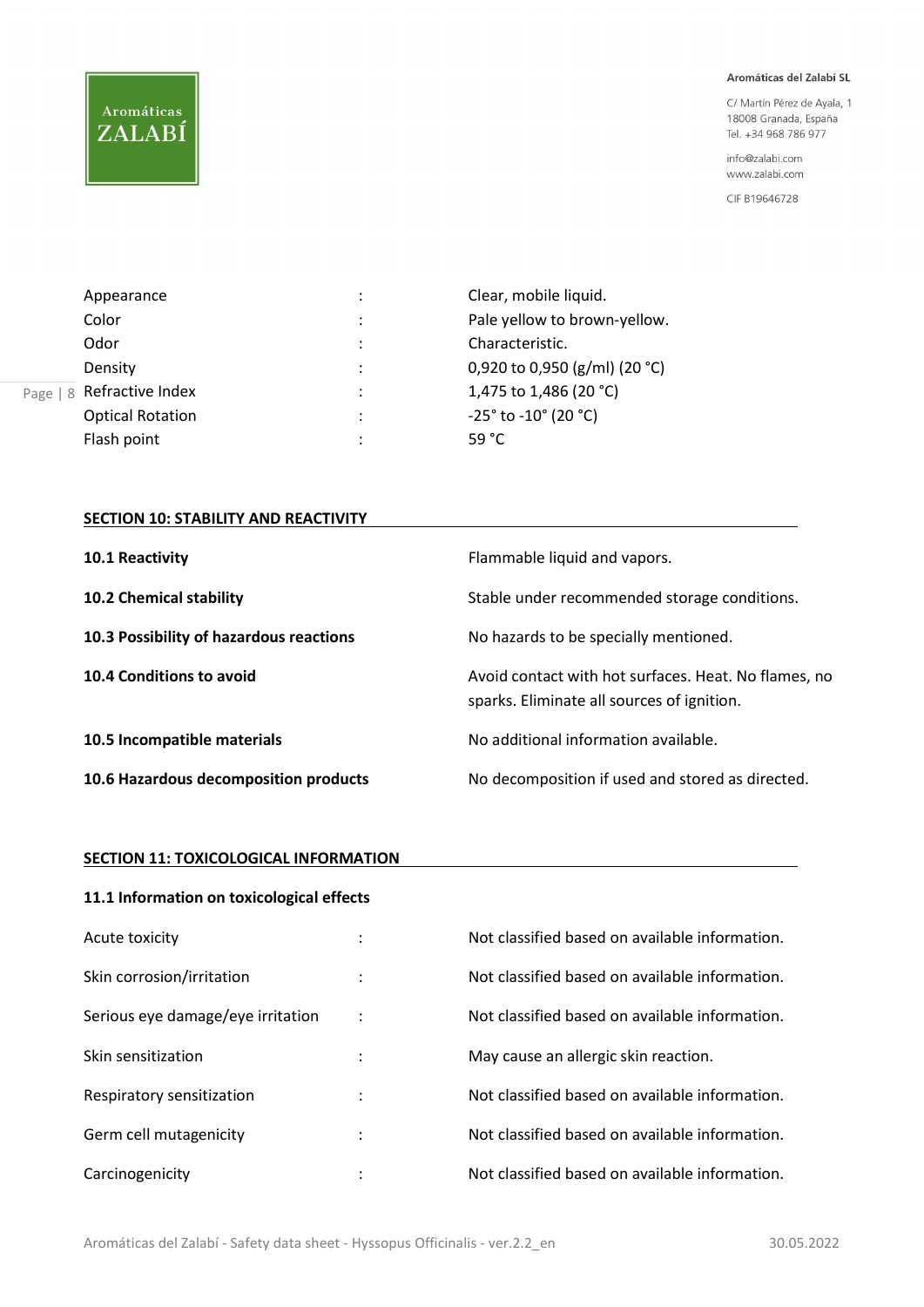# **Aromáticas** ZALABÍ

#### Aromáticas del Zalabí SL

C/ Martín Pérez de Ayala, 1 18008 Granada, España Tel. +34 968 786 977

info@zalabi.com www.zalabi.com

CIF B19646728

| Reproductive toxicity      | ÷                  | Not classified based on available information. |
|----------------------------|--------------------|------------------------------------------------|
| STOT - single exposure     | $\ddot{\cdot}$     | May be fatal if swallowed and enters airways.  |
| STOT - repeated exposure   | ÷                  | Not classified based on available information. |
| <b>Aspiration toxicity</b> | $\cdot$<br>$\cdot$ | May be fatal if swallowed and enters airways.  |

#### **SECTION 12: ECOLOGICAL INFORMATION**

| 12.1 Toxicity                           | Toxic to aquatic life.                                                                                                                                                                                        |
|-----------------------------------------|---------------------------------------------------------------------------------------------------------------------------------------------------------------------------------------------------------------|
| 12.2 Persistence and degradability      | No data available.                                                                                                                                                                                            |
| 12.3 Bio accumulative potential         | No data available.                                                                                                                                                                                            |
| 12.4 Mobility in soil                   | No data available.                                                                                                                                                                                            |
|                                         |                                                                                                                                                                                                               |
| 12.5 Results of PBT and vPvB assessment | This substance/mixture contains no components<br>considered to be either persistent, bio accumulative<br>and toxic (PBT), or very persistent and very<br>bio accumulative (vPvB) at levels of 0.1% or higher. |

#### SECTION 13: DISPOSAL CONSIDERATIONS

#### 13.1 Waste treatment methods

Containers must be disposed of as hazardous waste. Do not re-use empty containers. Dilute the remaining material and neutralize.

Dispose of in accordance with all state and local environmental regulations.

Empty containers should be taken to an approved waste handling site for recycling or disposal. Flammable vapors may accumulate in the container.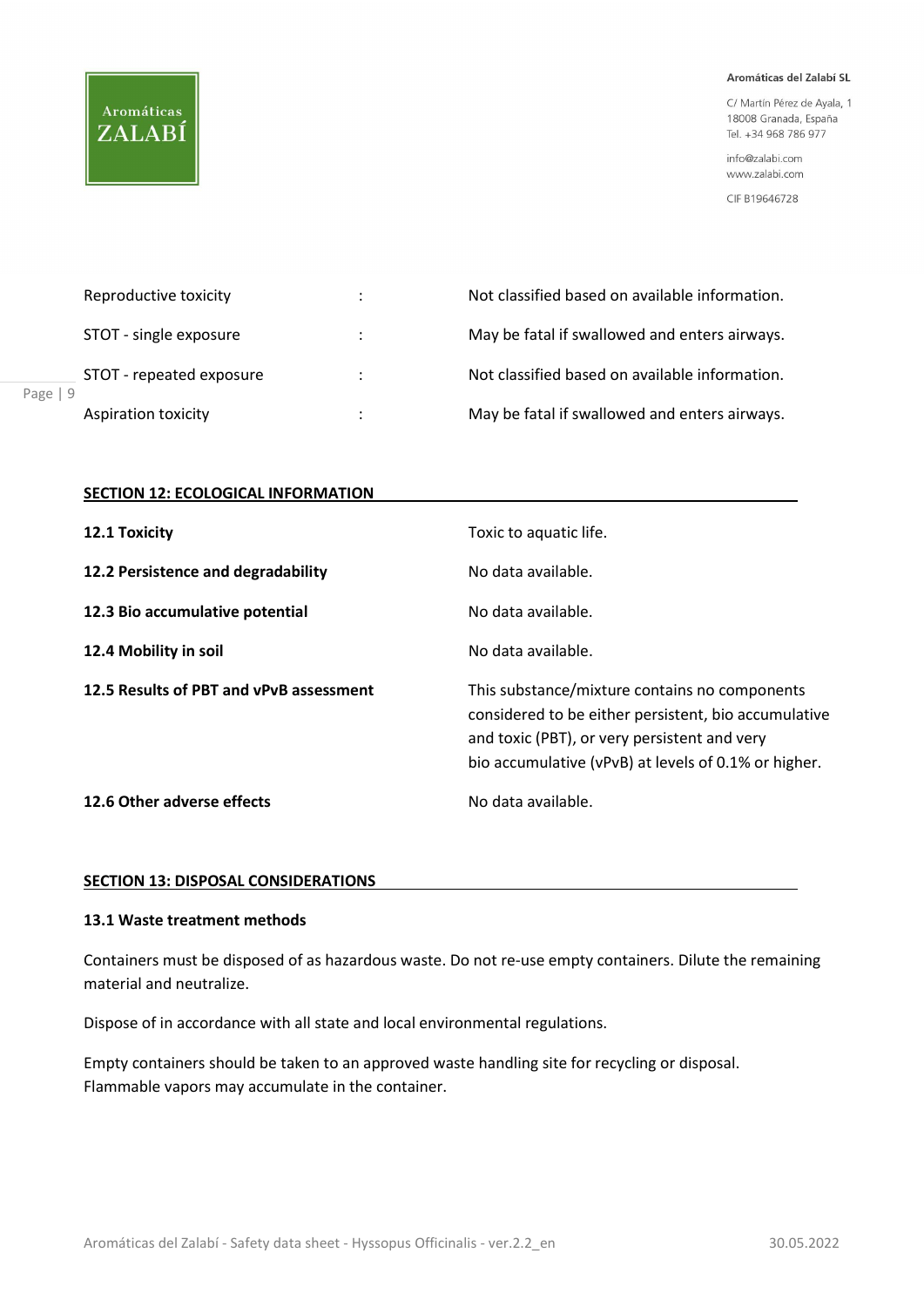

C/ Martín Pérez de Ayala, 1 18008 Granada, España Tel. +34 968 786 977

info@zalabi.com www.zalabi.com

CIF B19646728

#### SECTION 14: TRANSPORT INFORMATION

|                            | ADR/RID/ADN          | <b>IMDG</b>         | <b>IATA-ICAO</b>           |
|----------------------------|----------------------|---------------------|----------------------------|
| <b>UN number</b>           | UN1169               | <b>UN1169</b>       | UN1169                     |
| Proper shipping name       | Extracts, aromatic,  | Extracts, aromatic, | Extracts, aromatic, liquid |
|                            | liquid               | liquid              |                            |
| <b>Transport Hazard</b>    | 3                    | 3                   | 3                          |
| class                      |                      |                     |                            |
| <b>Packing group</b>       | Ш                    | Ш                   | Ш                          |
| Environmentally            | Environmentally      | Environmentally     | Environmentally            |
| hazardous                  | hazardous and marine | hazardous and       | hazardous and marine       |
|                            | pollutant            | marine pollutant    | pollutant                  |
| <b>Further information</b> | Flammable liquids    | Flammable liquids   | Flammable liquids          |

#### 14.1 Labelling according to RID / ADR, IMCO / IMDG, OACI / IATA



## 14.2 Special precautions for user.

Not applicable.

## 14.3 Transport in bulk according to Annex II of MARPOL and the IBC Code.

Not applicable for product as supplied.

## SECTION 15: REGULATORY INFORMATION

## 15.1 Safety, health, and environmental regulations/legislation specific for the substance or mixture:

## Seveso III (directive 2012/18/Eu of the European Parliament and of the Council on the control of major accident hazards involving dangerous substances).

|                                                | <b>LOWER TIER</b> | <b>UPPER TIER</b> |
|------------------------------------------------|-------------------|-------------------|
| P5c FLAMMABLE LIQUIDS                          | 5.000 t           | 50.000 t          |
| (Categories 2 or 3 not covered by P5c and P5b) |                   |                   |